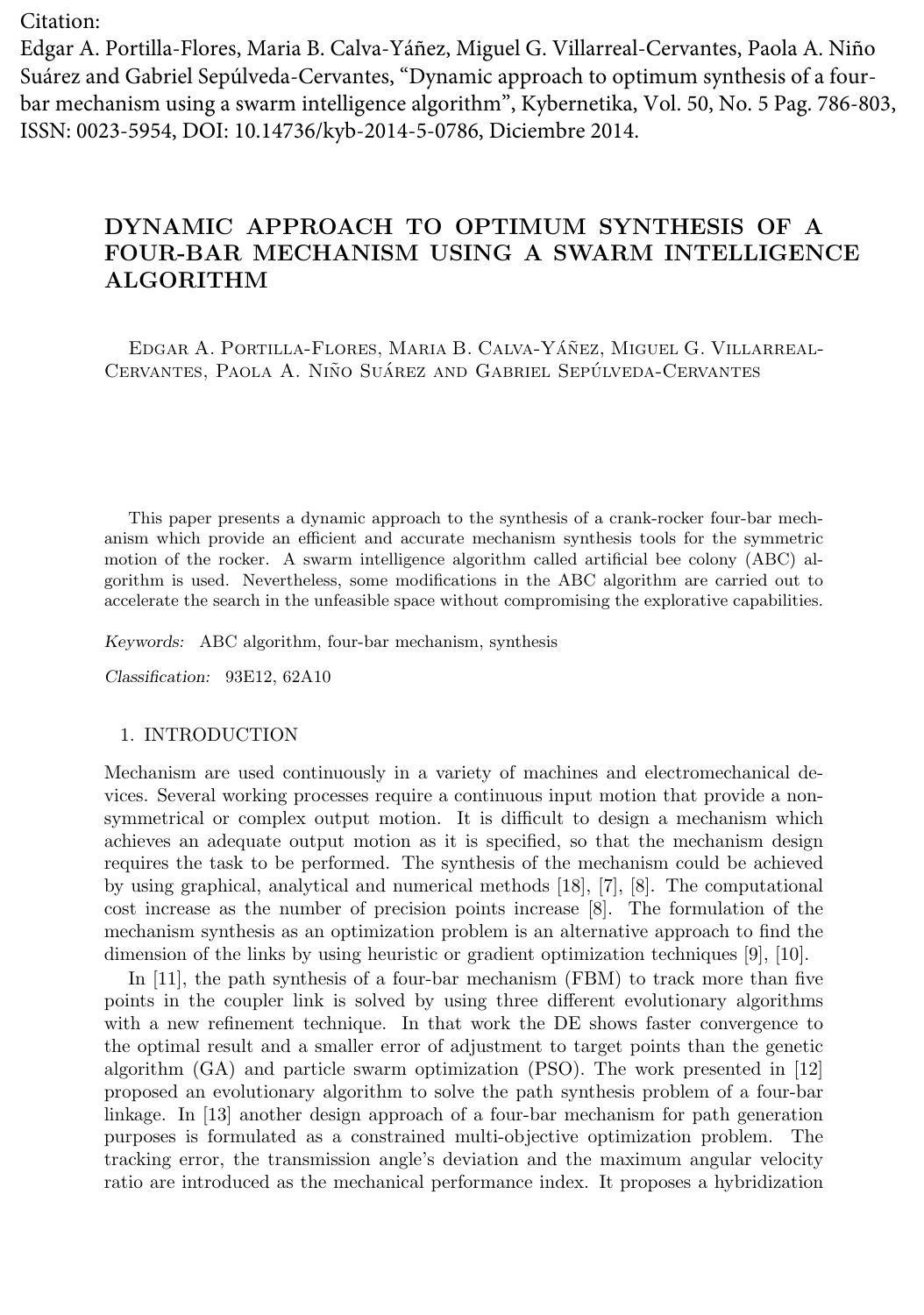of the traditional NSGA-II algorithm with an adaptive local search mechanism which presents a superior mechanical design in terms of energy efficiency and practical viability.

On the other hand, there are researches which focus on finding better heuristic algorithms to tackle several complex problems of real world. Scientists have been observing the nature for years in order to improve their heuristic algorithms. Natural selection eliminates species with poor foraging behavior and favor species with high foraging behavior which is essential for maximization of species fitness. Hence, the real world optimization problems can be solved by using heuristic algorithms based on the natural selection called bio-inspired algorithms.

Many bio-inspired algorithms using the concept of swarm intelligence (SI) such as PSO [20], artifificial fish swarm algorithm [22], ant colony [21] and bacterial foraging algorithm [19]. They have been studied and used in several optimization problems. In the SI models the population of interacting agents or swarms are able to self-organize. In recent years, a new swarm intelligence , artificial bee colony algorithm [14], developed by Prof. Karaboga in 2005 has been used. The artificial bee colony (ABC) algorithm simulates the intelligent foraging behavior of honey bee swarms. The ABC algorithm has had a rapid growth and it has been used in machining processes [15], in the filter design [16] and in the chaos control and synchronization of nonlinear systems [17].

In this paper, the synthesis of a four-bar mechanism with spring and damping forces (FBM-SDF) to provide a symmetric motion in its rocker link is formulated as a dynamic optimization problem. The dynamic behavior of the mechanism is included into the optimization problem as a dynamic constraint. This constraint makes that the angular velocity of the actuator is not constant. Another constraints are presented to help in the identification of the feasible region of the solution space. The ABC algorithm is modified in order to fulfill the kinematic performance.

The rest of the paper is structured as follows: in Section 2 describes the dynamic model of the FBM-SDF mechanism and the driving motor. Section 3 establishes the design variable vector, the design objective and the constraints of the dynamic optimization problem. The dynamic approach of the mechanism synthesis is stated in Section 4. In section 5 the ABC algorithm is explained as well as its modification for accelerating the search in the unfeasible space. The discussion of the algorithm and the optimum design are then presented in Section 6. Finally the conclusion are drawn in Section 7.

## 2. MECHANISM SYNTHESIS PROBLEM

One of the most used mechanism in the industrial machinery is the four-bar mechanism (FBM). That is because the operational principle of this mechanism enables a coupling with a continuous rotational power supply in order to obtain a desired output motion.

In [5], an optimum synthesis of a FBM was carried out in order to meet the necessary input motion to continuously variable transmission. A mechanical synthesis of a FBM is established as an optimization problem. The kinematic analysis of the FBM is presented and objective functions as well as constraints are proposed. The solutions are obtained with a swarm intelligent algorithm. The goal of the mechanical design is to obtain a set of dimensions of the mechanical elements of the FBM, which allow a large amplitude on the motion of the rocker as well as to ensure a smooth transmission of force and speed on the joint of the connecting rod and the rocker of the FBM.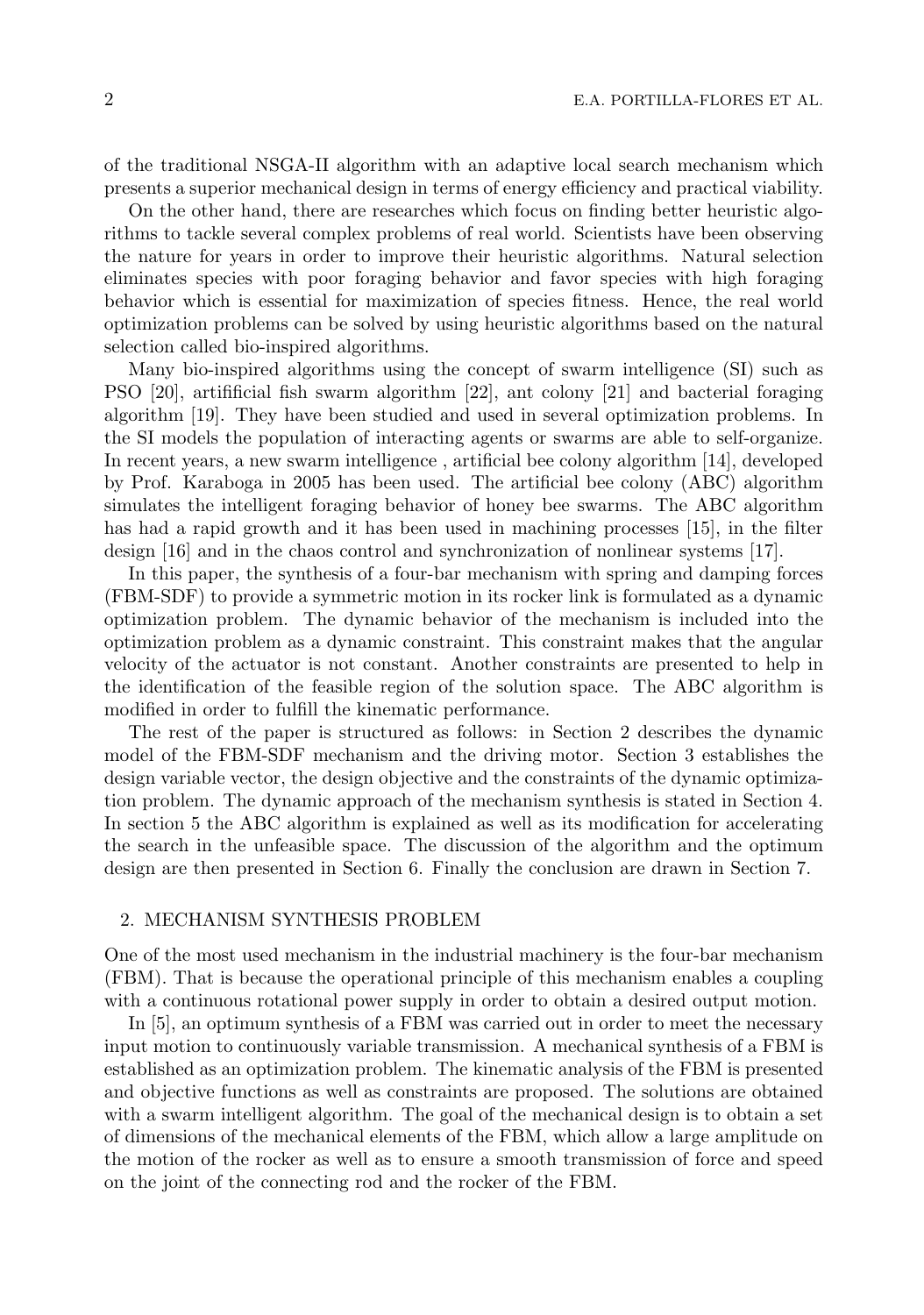

Fig. 1. A four-bar mechanism in a crank-rocker configuration.

## **2.1. Kinematic analysis of the FBM-SDF**

The kinematic analysis of the four-bar mechanism with spring and damping forces (FBM-SDF) presents the same procedure as in the FBM. The kinematics of this mechanism has been widely described in [7]. The crank-rocker schematic representation is shown in Fig. 1. This FBM-SDF configuration is composed by a reference bar  $(L_1)$ , a crank link  $(L_2)$ , a coupler link  $(L_3)$  and a rocker link  $(L_4)$ . Where  $\theta_i$  with  $i = 1, 2, 3, 4$ , is the *i-th* angle between the horizontal axis and the *i-th* link in the counterclockwise direction. Also, the center of mass of each bar is denoted by a black-white circle and their location are described by  $r_i$  and  $\phi_1$  where  $i = 2, 3, 4$ .

From the kinematic analysis, the linear and angular velocity of the *i−th* mass center of the links with respect to the inertial frame  $X - Y$  are stated in (1)-(3).

$$
\dot{\theta}_i = \gamma_i \dot{\theta}_2 \tag{1}
$$

$$
v_{ix} = \alpha_i \dot{\theta}_2 \tag{2}
$$

$$
v_{iy} = \beta_i \dot{\theta}_2 \tag{3}
$$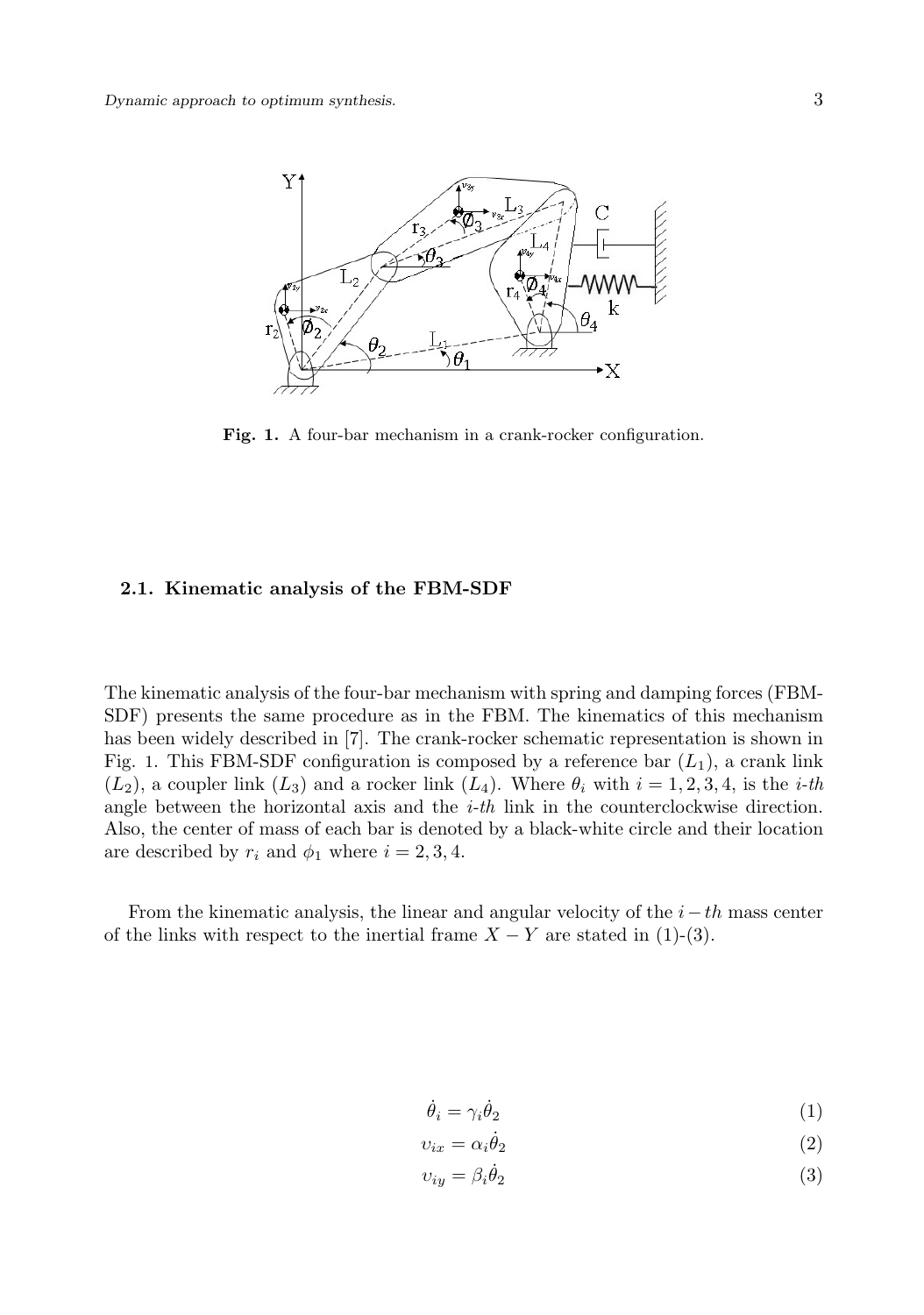where:

$$
\alpha_2 = -r_2 \sin(\theta_2 + \phi_2) \tag{4}
$$

$$
\alpha_3 = -L_2 \sin \theta_2 - r_3 \gamma_3 \sin(\theta_3 + \phi_3) \tag{5}
$$

$$
\alpha_4 = -r_4 \gamma_4 \sin(\theta_4 + \phi_4) \tag{6}
$$

$$
\beta_2 = r_2 \cos(\theta_2 + \phi_2) \tag{7}
$$

$$
\beta_3 = L_2 \cos \theta_2 - r_3 \gamma_3 \cos(\theta_3 + \phi_3) \tag{8}
$$

$$
\beta_4 = r_4 \gamma_4 \cos(\theta_4 + \phi_4) \tag{9}
$$

$$
\gamma_2 = 1\tag{10}
$$

$$
\gamma_3 = \frac{L_2 \sin(\theta_4 - \theta_2)}{L_3 \sin(\theta_3 - \theta_4)}\tag{11}
$$

$$
\gamma_4 = \frac{L_2 \sin(\theta_3 - \theta_2)}{L_3 \sin(\theta_3 - \theta_4)}\tag{12}
$$

The closed-loop equation of the FBM-SDF is used to compute the passive angles  $\theta_3$ and  $\theta_4$  as it is shown in (13)-(14).

$$
\theta_3 = 2\arctan\left[\frac{-B_1 + \sqrt{B_1^2 + A_1^2 - C_1^2}}{C_1 - A_1}\right] \tag{13}
$$

$$
\theta_4 = 2\arctan\left[\frac{-E_1 - \sqrt{D_1^2 + E_1^2 - F_1^2}}{F_1 - D_1}\right] \tag{14}
$$

where:

$$
A_1 = 2L_3 (L_2 cos \theta_2 - L_1 cos \theta_1) \tag{15}
$$

$$
B_1 = 2L_3 (L_2 sin\theta_2 - L_1 sin\theta_1) \tag{16}
$$

$$
C_1 = L_1^2 + L_2^2 + L_3^2 - L_4^2 - 2L_1L_2\cos(\theta_1 - \theta_2)
$$
\n(17)

$$
D_1 = 2L_4 (L_1 cos\theta_1 - L_2 cos\theta_2)
$$
 (18)

$$
E_1 = 2L_4 (L_1 sin\theta_1 - L_2 sin\theta_2)
$$
 (19)

$$
F_1 = L_1^2 + L_2^2 + L_4^2 - L_3^2 - 2L_1L_2\cos(\theta_1 - \theta_2)
$$
\n(20)

## **2.2. Dynamic analysis of the FBM-SDF**

The four-bar mechanism with spring and damping forces (FBM-SDF) has one degree of freedom (*dof* ) in the crank (bar *L*2). This *dof* is actuated by a DC motor. From the schematic representation of the mechanism in Fig. 1, the mass, the inertia, the length, the mass center length and the mass center angle of the *i − th* bar are represented by  $m_i, J_i, L_i, r_i, \phi_i$ , respectively. The stiffness constant of the spring and the damping coefficient of the damper are represented by *k* and *C*.

Let  $\theta_2$  and  $\theta_2$  the generalized coordinate and velocity of the FBM-SDF, the Lagrange's equation is formulated in  $(21)$ . The variables  $K, P$  and  $D$  are the kinetic energy  $(22)$ , potential energy (23) and the Rayleighs dissipation function (24), respectively. The angular position when the spring is in equilibrium is named as  $\theta_{4,0}$ .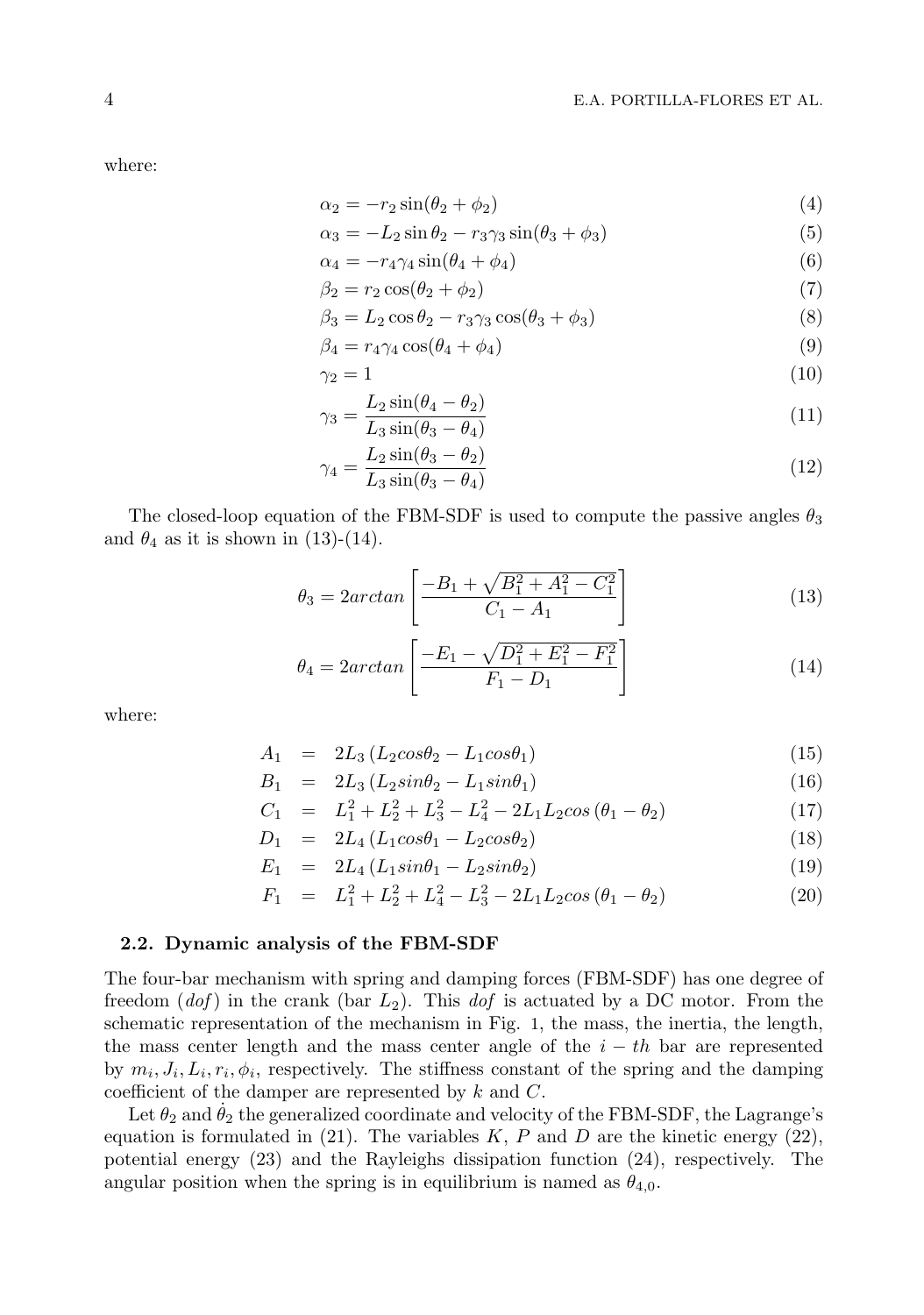$$
\frac{d}{dt}\left(\frac{\partial \mathcal{L}}{\partial \dot{\theta}_2}\right) - \frac{\partial \mathcal{L}}{\partial \theta_2} + \frac{\partial D}{\partial \dot{\theta}_2} = T \tag{21}
$$

where:

$$
K = \sum_{i=2}^{4} \left( \frac{1}{2} m_i \left( v_{ix}^2 + v_{iy}^2 \right) + \frac{1}{2} J_i \dot{\theta}_i^2 \right) = \frac{1}{2} A \left( \theta_2 \right) \dot{\theta}_2^2 \tag{22}
$$

$$
P = \frac{1}{2}k(\theta_4 - \theta_{4,0})^2
$$
 (23)

$$
D = \frac{1}{2}C\dot{\theta}_4^2\tag{24}
$$

$$
A(\theta_2) = \sum_{i=2}^{4} (m_i (\alpha_i^2 + \beta_i^2) + \gamma_i^2 J_i)
$$
 (25)

Computing the total and partial derivative of (21), the motion equation of the FBM-SDF results in  $(26)$ .

$$
T = A(\theta_2)\ddot{\theta}_2 + \frac{1}{2}\frac{dA(\theta_2)}{d\theta_2}\dot{\theta}_2^2 + k\gamma_4(\theta_4 - \theta_{4,0}) + C\gamma_4^2\dot{\theta}_2
$$
 (26)

where:

$$
A(\theta_2) = C_0 + C_1 \gamma_3^2 + C_2 \gamma_4^2 + C_3 \gamma_3 \cos(\theta_2 - \theta_3 - \phi_3)
$$
\n
$$
\frac{dA(\theta_2)}{d\theta_2} = 2C_1 \gamma_3 \frac{d\gamma_3}{d\theta_2} + 2C_2 \gamma_4 \frac{d\gamma_4}{d\theta_2}
$$
\n
$$
+ C_3 \frac{d\gamma_3}{d\theta_2} \cos(\theta_2 - \theta_3 - \phi_3)
$$
\n
$$
- C_3 \gamma_3 (1 - \gamma_3) \sin(\theta_2 - \theta_3 - \phi_3)
$$
\n
$$
C_0 = J_2 + m_2 r_2^2 + m_3 L_2^2
$$
\n(29)

$$
C_1 = J_3 + m_3 r_3^2 \tag{30}
$$

$$
C_2 = J_4 + m_4 r_4^2 \tag{31}
$$

$$
C_4 = 2m_3 L_2 r_3 \tag{32}
$$

$$
\frac{d\gamma_3}{d\theta_2} = \frac{L_2 (D_1 + D_2)}{L_3 \sin^2 (\theta_3 - \theta_4)}\tag{33}
$$

$$
\frac{d\gamma_4}{d\theta_2} = \frac{L_2 (D_3 + D_4)}{L_4 \sin^2(\theta_3 - \theta_4)}\tag{34}
$$

$$
D_1 = (\gamma_4 - 1)\sin(\theta_3 - \theta_4)\cos(\theta_4 - \theta_2)
$$
\n(35)

$$
D_2 = (\gamma_4 - \gamma_3)\sin(\theta_4 - \theta_2)\cos(\theta_3 - \theta_4)
$$
\n(36)

$$
D_3 = (\gamma_3 - 1)\sin(\theta_3 - \theta_4)\cos(\theta_3 - \theta_2)
$$
\n(37)

$$
D_4 = (\gamma_4 - \gamma_3)\sin(\theta_3 - \theta_2)\cos(\theta_3 - \theta_4)
$$
\n(38)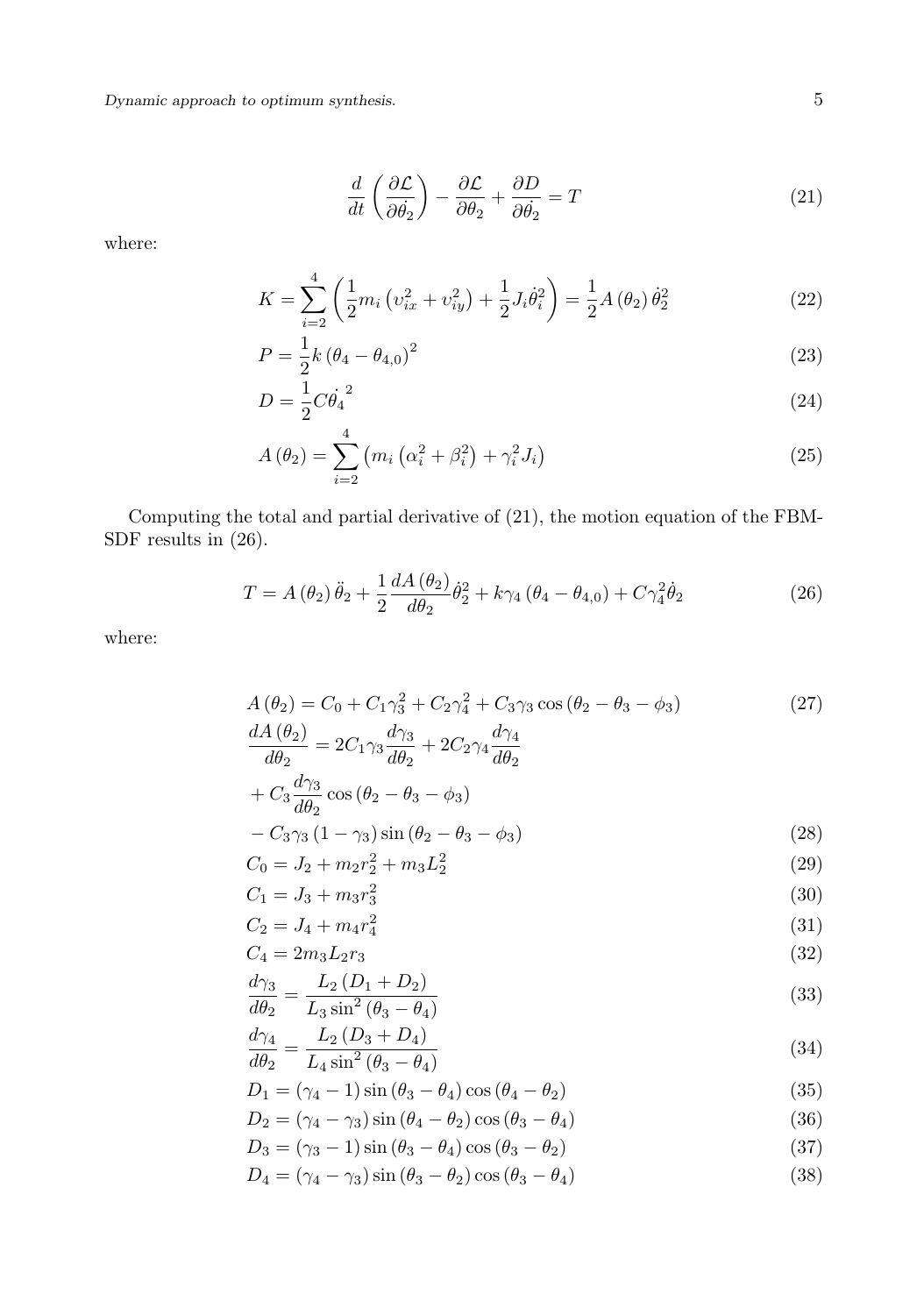In order to model the whole system, the dynamic of the actuator must be included into the dynamics of the FBM-SDF (26). A schematic diagram of the DC motor is represented in Fig. 2, where *L* and *R* represent the inductance and the armature resistance, *i*(*t*) and  $V_{in}(t)$  are the current and voltage input, respectively. *J* and *B* is the inertia moment and the friction coefficient of the output shaft.  $T_L$ ,  $T_m$  and  $V_b$  is the load torque, the magnetic motor torque and the Back electromotive force of the motor, respectively. The motor constant is represented by  $K_f$  and the constant of the back electromotive force is represented by *Kb*.



**Fig. 2.** Schematic diagram of a DC Motor.

The dynamic model of the DC motor [1], take into account the electrical and mechanical subsystems. Using Kirchhoff's second law, the closed loop circuit of Fig. 2 can be written as (39).

$$
L\frac{di\left(t\right)}{dt} + Ri\left(t\right) = V_{in}\left(t\right) - K_b\dot{\theta}_1\tag{39}
$$

By using the Newton's second law in the mechanical part of the DC motor, the equation (40) is obtanied, where  $T_a$  and  $T_b$  is the output torque of the shaft *a* and *b*, respectively (see Fig. 2).

$$
T_m - B\dot{\theta}_1 - T_a - T_L = J\ddot{\theta}_1 \tag{40}
$$

The mechanical transmission among the two gears in the shafts is expressed in (41), where  $r_i$  and  $N_i \forall i = 1, 2$  is the radius and the number of teeth of the gears.

$$
\frac{T_b}{T_a} = \frac{\dot{\theta}_1}{\dot{\theta}_2} = \frac{r_2}{r_1} = \frac{N_2}{N_1} = n \tag{41}
$$

Substituting  $T_a$  from (40) to (41), the torque applied to the mechanical system is written as (42).

$$
T_b = n\left(T_m - T_L - B\dot{\theta}_1 - J\ddot{\theta}_1\right) \tag{42}
$$

Using the relation  $\dot{\theta}_1 = n\dot{\theta}_2$  in (41),  $T_m = K_f i$  and  $T_L = 0$ , the dynamic equation of the DC motor is given by  $(43)-(44)$ .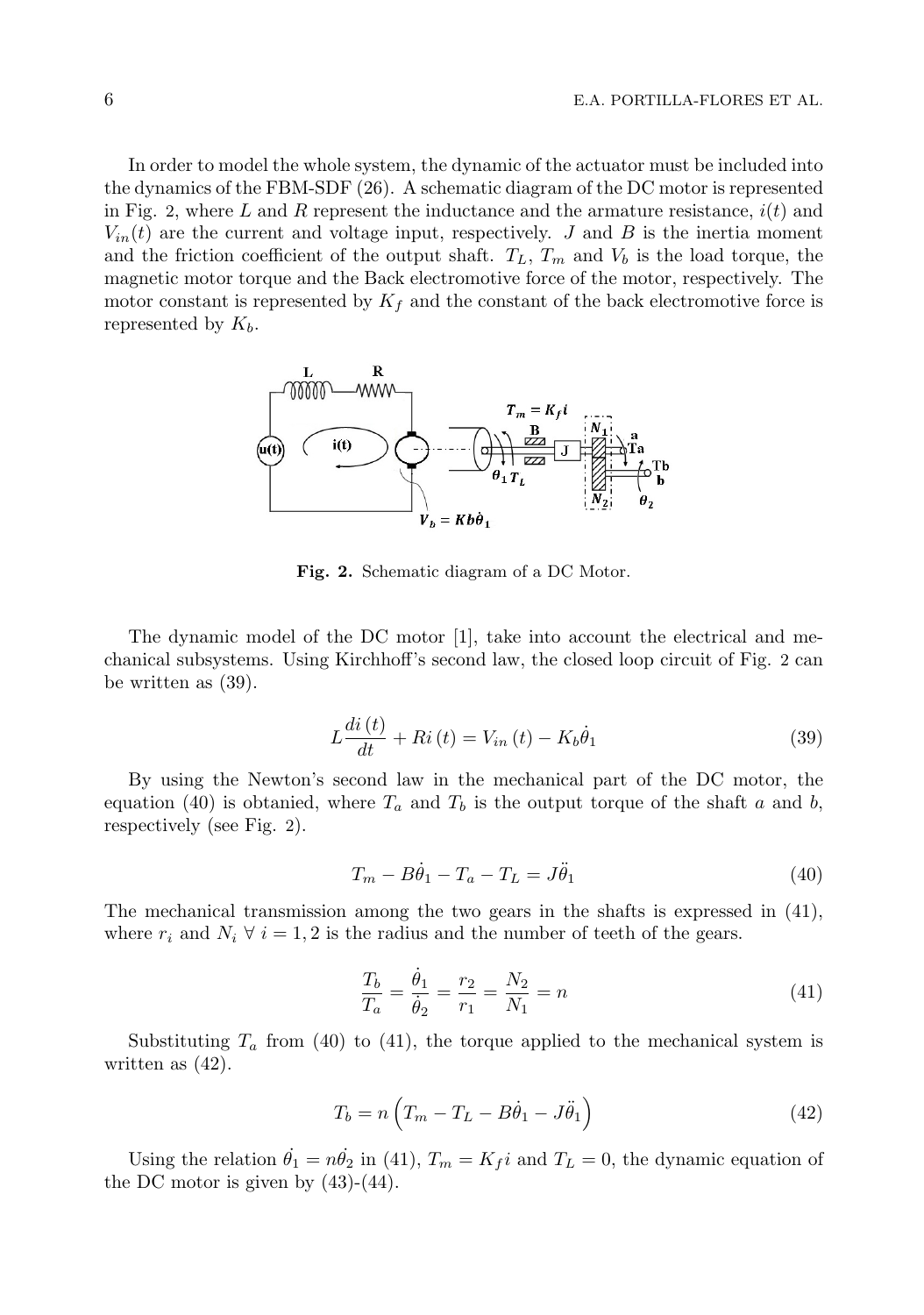*Dynamic approach to optimum synthesis.* 7

$$
T_b = nK_f i(t) - n^2 B \dot{\theta}_2 - n^2 J \ddot{\theta}_2 \tag{43}
$$

$$
L\frac{di\left(t\right)}{dt} + Ri\left(t\right) = V_{in}\left(t\right) - nk_b\dot{\theta}_2\tag{44}
$$

Hence, the coupled dynamics of the DC motor with the FBM-SDF is given by including the motor's dynamics (43), (44) into (26). Let the state variable vector  $x = [x_1, x_2, x_3]^T = [\theta_2, \theta_2, i]^T$  and the input vector  $u = V_{in}$ , the coupled dynamics in a state space representation of the DC motor with the FBM-SDF is given by (45).

$$
\begin{aligned}\n\dot{x} &= f(\vec{x}, u(t), t) \\
&= \left[ A_0 \left[ A_1 x_2^2 + A_2 x_2 + nK_f x_3 + A_3 \right] \right] \\
&= \left[ \frac{1}{2} \left( u(t) - nK_b x_2 - R x_3 \right) \right]\n\end{aligned} \tag{45}
$$

where:

$$
A_0 = \frac{1}{A(x_1) + n^2 J 1}
$$
\n(46)

$$
A_1 = -\frac{1}{2} \frac{dA(x_1)}{dx_1} \tag{47}
$$

$$
A_2 = -\left(C\gamma_2^4 + n^2B\right) \tag{48}
$$

$$
A_3 = -k\gamma_4 (\theta_4 - \theta_{4,0})
$$
\n(49)

#### 3. OPTIMAL STRATEGY

The goal of the dynamic approach statement of the optimum synthesis of the FBM-SDF is not only take into account the kinematics of the mechanism. The dynamic approach exposed, is developed in the framework of the mechatronic design approach, where structural and control aspects should be integrated in the design of systems. This work represents a first step to achieve the results mentioned in this approach.

#### **3.1. Design variable vector**

Once the dynamic and kinematic analysis of the FBM-SDF were carried out, it should be clear that the vector of design variables is composed by the dimensions of the links and the angle  $\theta_1$  of the reference link. Those variables are grouped into the vector  $\vec{p} \in R^5$ (50).

$$
\vec{p} = (p_1, p_2, p_3, p_4, p_5)^T = (L_1, L_2, L_3, L_4, \theta_1)^T
$$
\n(50)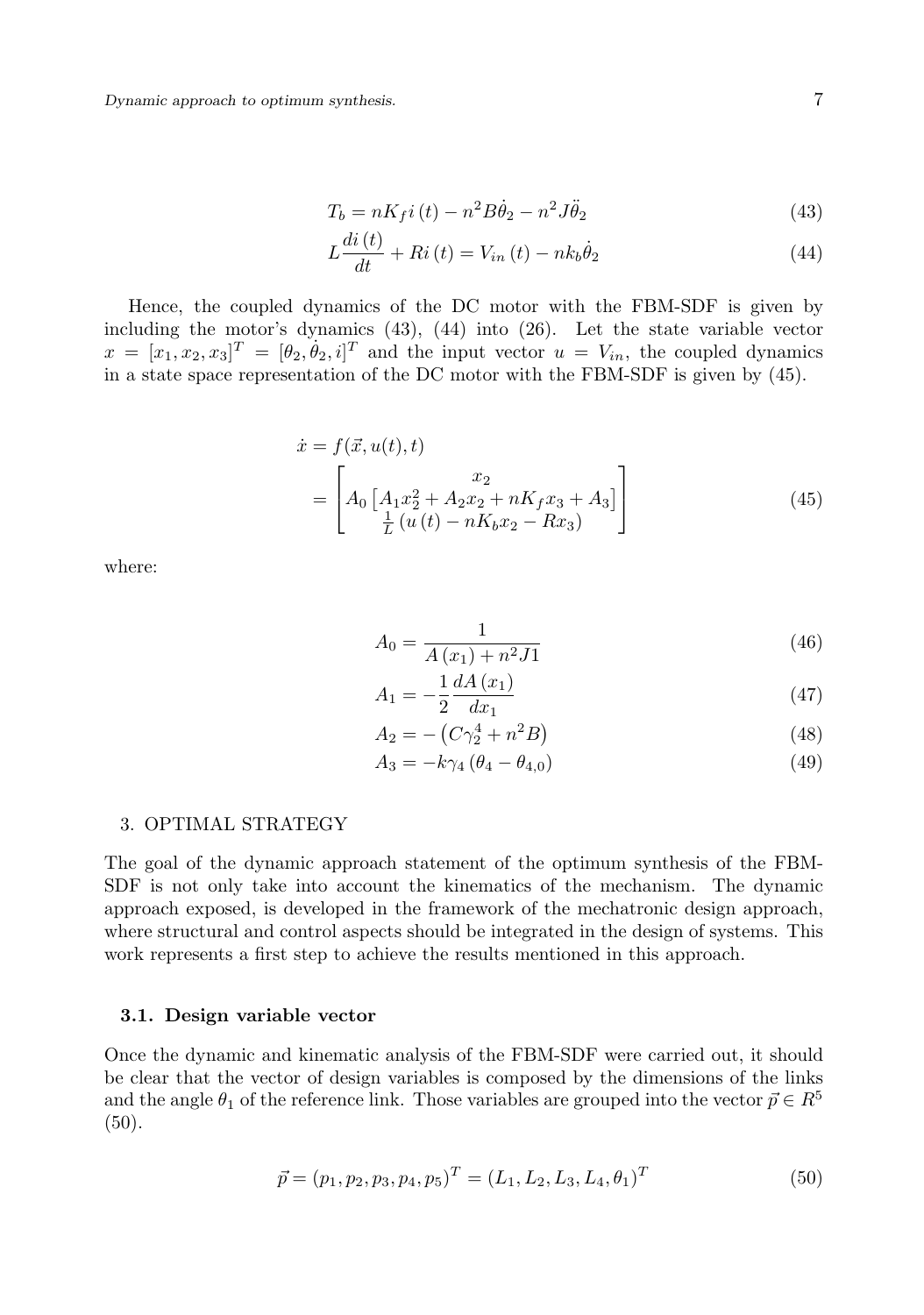#### **3.2. Design performance**

The motion amplitude of the rocker is showed in fig. 3. The maximum value of this motion is considered as the performance function to be maximize. The performance function is expressed in (51), where *θ*4*max* and *θ*4*min* are computed according to the four-bar configuration as in (52)-(53).

$$
\Phi_1 = \theta_{4max} - \theta_{4min} \tag{51}
$$

$$
\theta_{4max} = \pi + |p_5| sgn(p_5) - cos^{-1} \left( \frac{p_1^2 + p_4^2 - (p_3 - p_1)^2}{2p_1p_4} \right) \tag{52}
$$

$$
\theta_{4min} = \pi + |p_5| sgn(p_5) - cos^{-1} \left( \frac{p_1^2 + p_4^2 - (p_3 + p_1)^2}{2p_1p_4} \right) \tag{53}
$$

## **3.3. Design constraints**

A set of design constraints are established to obtain a set of values which produce a suitable FBM-SDF.

## 3.3.1. Grashof's law

In order to fulfill a crank-rocker four-bar linkage, the mechanical elements of the FBM-SDF must fulfill the Grashof's law. Hence, the sum of the shortest and largest link lengths can not be greater than the sum of the two remaining link lengths. Denoting  $\bar{s}$  and l the shortest and the largest links of the four-bar mechanism and  $\bar{p}$  and  $\bar{q}$  the remaining link lengths, Grashof's law is established as detailed in (54).

$$
\bar{s} + \bar{l} \le \bar{p} + \bar{q} \tag{54}
$$

In the problem tackled in this work, Grashof's law is given by (55).

$$
p_2 + p_3 \le p_1 + p_4 \tag{55}
$$

In addition, to ensure that the solution method produces Grashof mechanisms, it must fulfill the conditions established in (56) and (57).



**Fig. 3.** Motion amplitude  $\Phi_1$  of the FBM-SDF.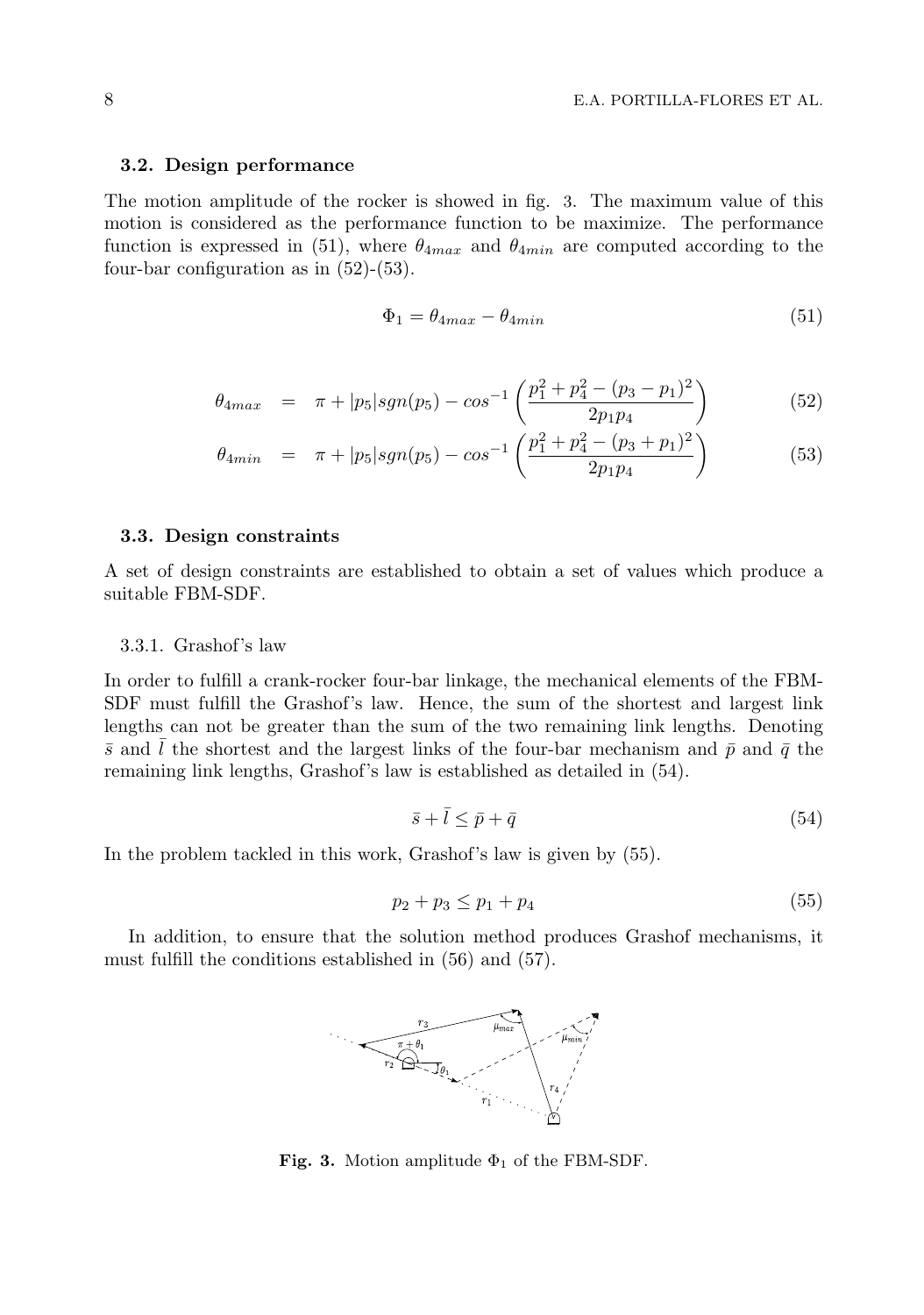$$
p_1 \le p_3 \tag{56}
$$

$$
p_4 \le p_3 \tag{57}
$$

#### 3.3.2. Transmission angle

One of the most characteristics used in order to evaluate the quality of a linked mechanism is the transmission angle. The transmission angles  $\mu$  for the FBM-SDF is defined as [6]: *the angle between the output link L*<sup>4</sup> *and the coupler link L*3*. Generally taken as the absolute value of the pair of acute angle corners formed at the intersection of the two links and varies continuously from a maximum value to a minimal, as the linkage passes through its range of motion*. Hence the transmission angle of the FBM-SDF is defined in (58).

$$
\mu = \begin{vmatrix} \pi - |\theta_3 - \theta_4| & \text{if } |\theta_3 - \theta_4| > \frac{\pi}{2} \\ |\theta_3 - \theta_4| & \text{if } |\theta_3 - \theta_4| \le \frac{\pi}{2} \end{vmatrix}
$$
 (58)

A recommended transmission angle is that it must be greater than 45*◦* along the crank cycle. So, the transmission angle must fulfill the equation (59).

$$
\mu \ge 45^{\circ} \tag{59}
$$

#### 3.3.3. Motion symmetry

A necessary characteristic of the rocker motion is a symmetrical motion around vertical axis. Hence, in order to guarantee the symmetrical motion, the equality constraint (60) is established. In Fig. 3 the symmetrical motion constraint is shown.

$$
180^\circ - \theta_{4max} = \theta_{4min} \tag{60}
$$

#### 3.3.4. System size

Due to the available space, the mechanical elements of the FBM-SDF must fulfil dimensional constraints. In order to do this, the length of each link is determined between  $0.05m$  and  $0.5m$ , so that the constraints are presented in  $(61)$  -  $(64)$ .

$$
0.05 \le p_1 \le 0.5 \tag{61}
$$

$$
0.05 \le p_2 \le 0.5 \tag{62}
$$

$$
0.05 \le p_3 \le 0.5 \tag{63}
$$

$$
0.05 \le p_4 \le 0.5 \tag{64}
$$

On the other hand, the angle between the horizontal axis and the reference bar (*L*1) is limited between 45*◦* and *−*45*◦* , as pointed out in (65).

$$
-45^{\circ} \le p_5 \le 45^{\circ} \tag{65}
$$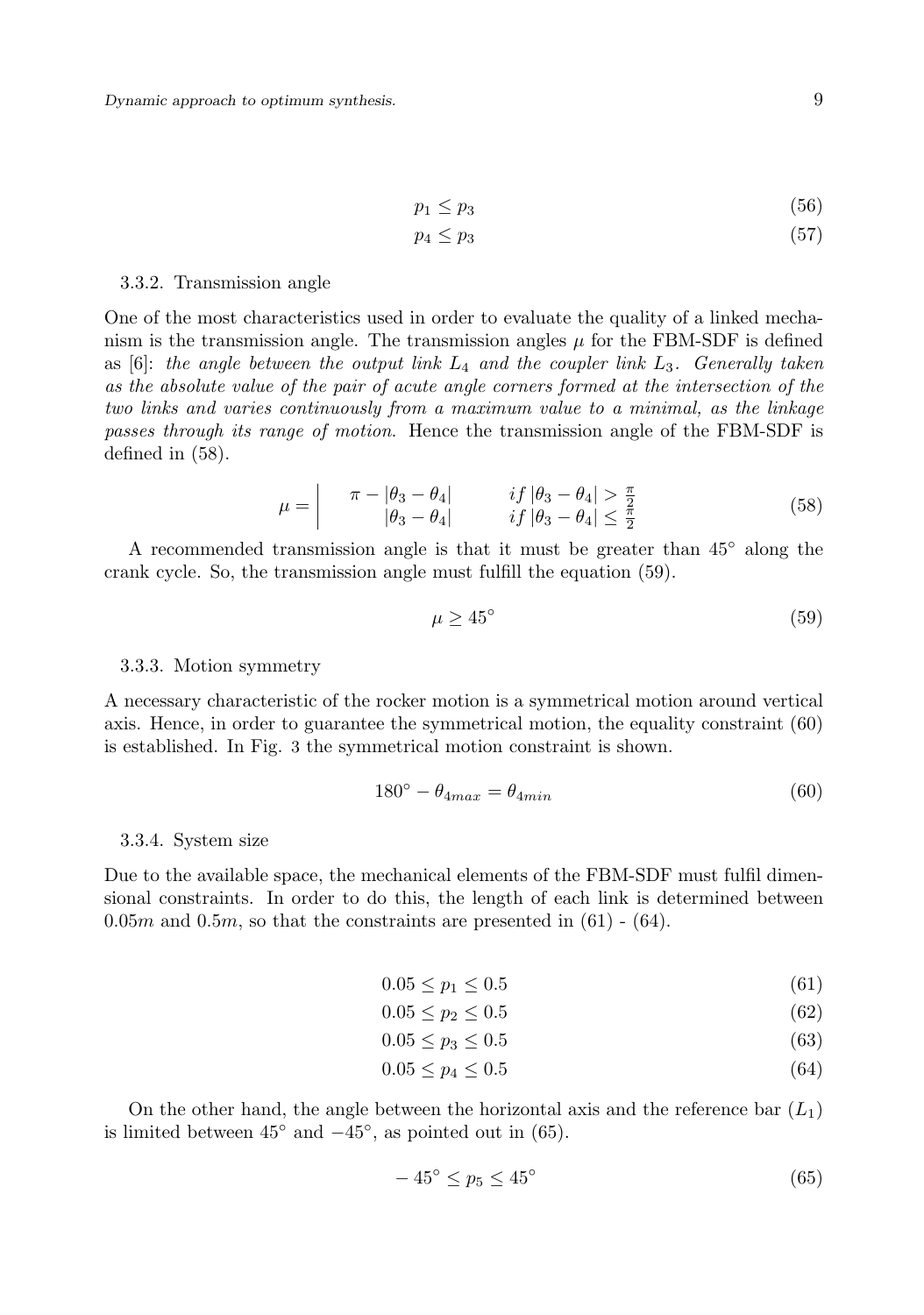## 4. DYNAMIC APPROACH STATEMENT OF DIMENSIONAL SYNTHESIS

The dynamic approach statement for the dimensional synthesis of the FBM-SDF is formulated as a mono-objective dynamic optimization problem (MODOP). The MODOP consists on finding the optimal design variables  $\bar{p}^* \in R^5$  which maximize the performance function (66) subject to inherent inequality and equality constraints in the design (68) - (72), the dynamic behavior of the FBM-SDF represented in state variables (67). It is important to remark that the inequality constraint (71) is a dynamic constraint which is evaluated using the profile of the state vector *x*.

$$
Max \quad \Phi_1(\vec{p}) = (\theta_{4max} - \theta_{4min})^2
$$
  

$$
\vec{p} \in \mathbb{R}^5
$$
 (66)

subject to:

$$
\dot{x} = f(x, \vec{p}, t) \tag{67}
$$

$$
g_1(\vec{p}) = p_2 + p_3 - p_1 - p_4 \le 0 \tag{68}
$$

$$
g_2(\vec{p}) = p_1 - p_3 \le 0 \tag{69}
$$

$$
g_3(\vec{p}) = p_4 - p_3 \le 0 \tag{70}
$$

$$
g_4(\vec{p}, t) = \frac{\pi}{4} - \mu(p, t) \le 0 \tag{71}
$$

$$
h_1(\vec{p}) = \pi - \theta_{4max} - \theta_{4min} = 0 \tag{72}
$$

$$
0.05 \le p_i \le 0.5 \quad i = 1, ..., 4
$$
  

$$
-\frac{\pi}{4} \le p_5 \le \frac{\pi}{4}
$$
 (73)

## 5. SWARM INTELLIGENCE STRATEGY

Currently, Swarm Intelligence Algorithms (SIA's) are a suitable option in order to solve optimization problems. One of the most popular algorithm is the Artificial Bee Colony (ABC), which is an algorithm based on the foraging behaviour of the honey bee [14]. Originally, this algorithm deals with unconstrained nonlinear optimization problems. However, due to the engineering problems usually include a set of constraints, a Modified Artificial Bee Colony (M-ABC) for constrained numerical optimization version [4] was used in this work. In this section, a brief explanation of the main aspects of the ABC algorithm are presented. After that, the M-ABC algorithm is presented, remarking the computational implementation that was carried out in the present work.

## **5.1. Artificial Bee Colony**

In [14], the process of the search of nectar in the flowers by the honey bees has been seen as an optimization process. The way that this kind of social insects manage to focus efforts on areas with high amounts of food sources has been modelled as a heuristic for optimization. Two behaviours are used in order to do this: the recruitment of bees into a food source and the abandonment of a source. It is important to remark that in the ABC algorithm, the solutions of the problem are represented by the food sources, not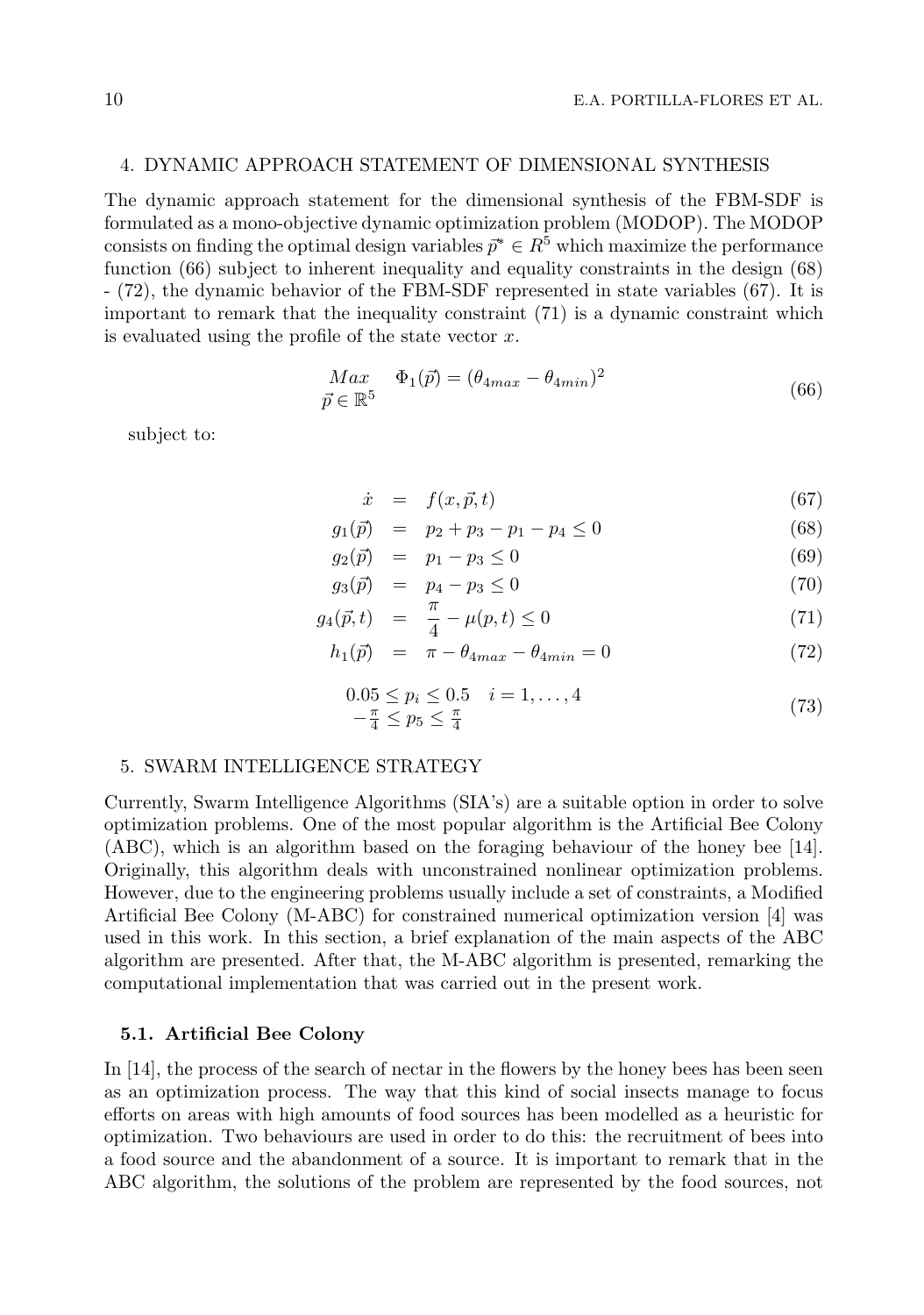by the bees. The bees act as variation operators, because when one of them comes to a food source, calculates a new candidate solution based on the first one.

In the ABC algorithm, the colony of artificial bees consists of three kinds of bees: employed, onlooker and scout bees. Usually, the number of employed bees is equal to the number of food sources and each employed bee will be assigned to each one of the sources. When the bee get to the food source, it will calculate a new solution (the bee will fly to other nearby food source) from it and retain the best solution based on a greedy selection. The number of onlooker bees is usually the same as the number of employed bees. This kind of bees are assigned to a food source according to the profitability of such source. In the same way that the employed bees, the onlooker bees will calculate a new solution based on their assigned food source. When a food source does not improve after a certain number of iteration, the food source is abandoned and is replaced by a food source randomly assigned. The user-defined parameters required by the ABC algorithm are: the number of food sources or solutions *SN*, the total number of iterations or cycles *MCN* and the number of cycles that a non improved food source will be kept before being replaced by a new food source *limit*. It is important to remark that an advantage of the ABC algorithm is that the solutions are real-encoding. Therefore, it is easily used in engineering design problems.

#### **5.2. Modified Artificial Bee Colony**

The M-ABC algortihm is shown in Fig. 4. In this algorithm, the variation operator used by both, employed and onlooker bees in order to generate a new candidate solution  $\nu_i^g$ includes a recombination mechanism. The variation operator is given by:

$$
\nu_i^g = \begin{cases} x_{i,j}^g + \phi_j \cdot (x_{i,j}^g - x_{k,j}^g) & \text{, if } \text{rand}(0,1) < \text{MR} \\ x_{i,j}^g & \text{, otherwise} \end{cases} \tag{74}
$$

where the user-defined recombination mechanism is established as  $0 \le MR \le 1$ . On the other hand, in order to select the best food source, a tournament selection is carried out based on the set of three rules defined in [2]. Such set of rules is given as follows:

- Between two feasibles food sources, the one with the best objective function value is preferred.
- Between a feasible food source and an infeasible food source, the feasible one is preferred.
- Between two infeasible food sources, the one with the lowest value of the sum of constraint violation is preferred.

In the M-ABC algorithm, a dynamic tolerance for equality constraints is proposed. Such mechanism is established as follows:

$$
\epsilon(g+1) = \frac{\epsilon(g)}{dec} \tag{75}
$$

where *g* is the current iteration and *dec* is the decreasing rate value of each iteration  $(dec > 1)$ . The aims is to start with a larger feasible region than the original region.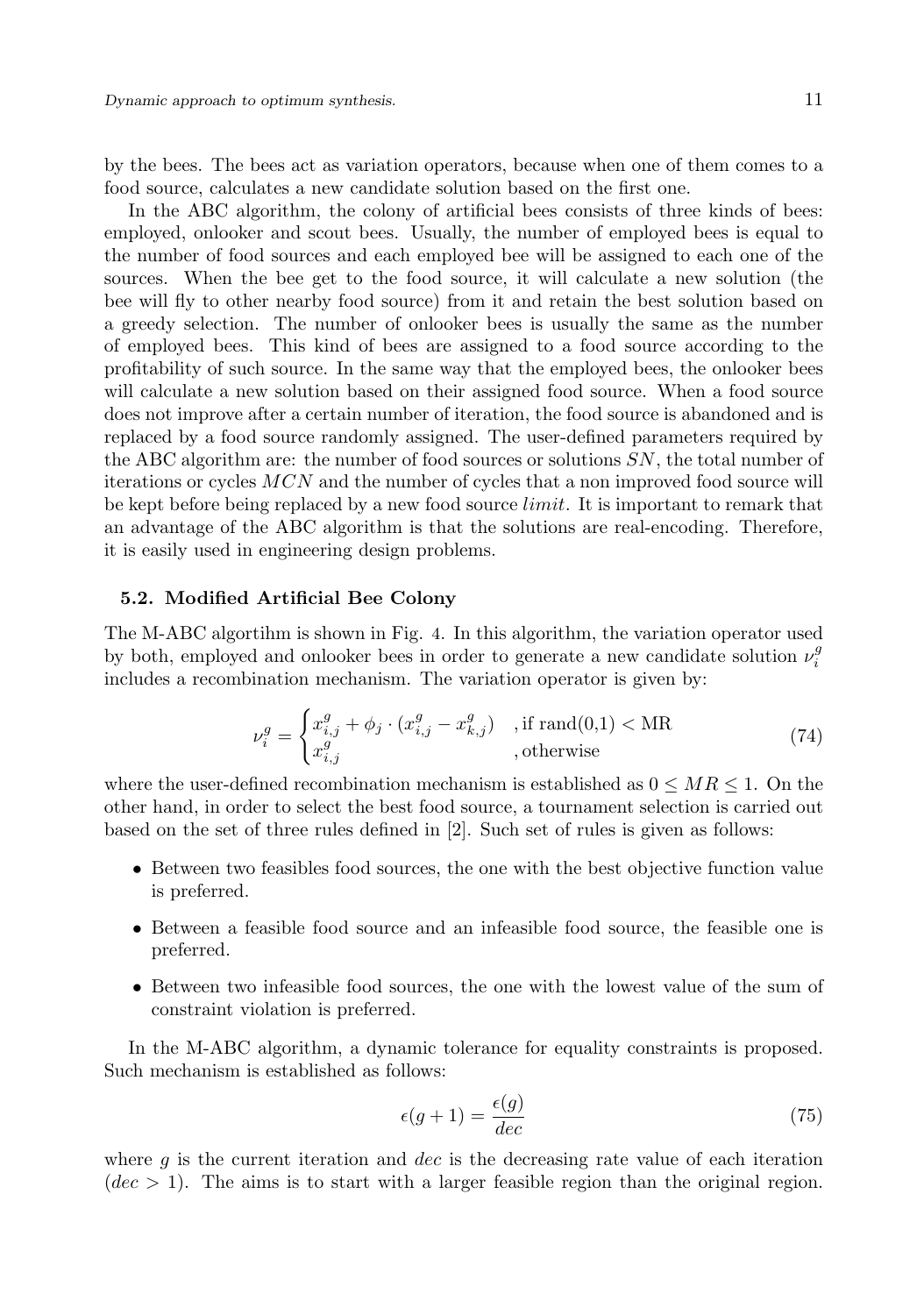The above, in order to more easily meet the equality constraints at the beginning of the iterations. An easy way to compute the decreasing rate value is given by:

$$
dec = e^{\left(\frac{ln(\epsilon_0) - ln(\epsilon_f)}{MCN}\right)}
$$
\n(76)

where  $\epsilon_0$  is the initial tolerance value and  $\epsilon_f$  is the final tolerance value.

In the M-ABC algorithm, a smart flight operator is included. This operator combines three elements: (1) the information of the solution to be replaced  $x_i^{\bar{g}}$ , the solution is used as a reference point in order to generate a new solution, after this the solution is eliminated, (2) the location of this new solution will be biased by the best solution  $x_B^g$ , the aim of include this food source is to find a feasible solution or, at least, an infeasible solution closer to the feasible region, and (3) a solution which is randomly selected  $x_k^g$ in order to avoid a full attraction by the best solution so far. The new solution taking into account the smart flight operator is computed as follows:

$$
\nu_{i,j}^g = x_{i,j}^g + \phi \cdot (x_{k,j}^g - x_{i,j}^g) + (1 - \phi) \cdot (x_{B,j}^g - x_{i,j}^g) \tag{77}
$$

Finally, the boundary constraint-handling used for the design variables is implemented as follows:

$$
\nu_{i,j}^{g} = \begin{cases} 2 * L_j - \nu_{i,j}^{g} & , \text{if } \nu_{i,j}^{g} < L_j \\ 2 * U_j - \nu_{i,j}^{g} & , \text{if } \nu_{i,j}^{g} > U_j \\ \nu_{i,j}^{g} & , \text{otherwise} \end{cases}
$$
(78)

where  $\nu_{i,j}^g$  is the *j* − *th* variable of the *i* − *th* candidate solution at iteration *g*, *L<sub>j</sub>* is the lower limit and  $U_j$  is the upper limit of the  $j - th$  variable.

#### **5.3. Implementation issues**

As mentioned in this section, a M-ABC algorithm was used. However, due to the type of optimization problem some adaptations were carried out:

- Due to the solution of the optimization problem must meets the Grashof's criteria, the set of three rules was not applied directly, in a step prior to the tournament was verified that the food sources participants meet the Grashof's criteria. In fact, in the lines 15, 21 and 24 of the M-ABC algorithm, the selection between the contenders is based on the next rules:
	- 1. When both food sources meet the Grashof's criteria, the set of three rules above defined is applied.
	- 2. When a food source meets the Grashof's criteria and the other one does not meet such criteria, the Grashof's one is preferred.
	- 3. When both food sources do not meet the Grashof's criteria, the one with the lowest value of the sum of constraint violation is preferred.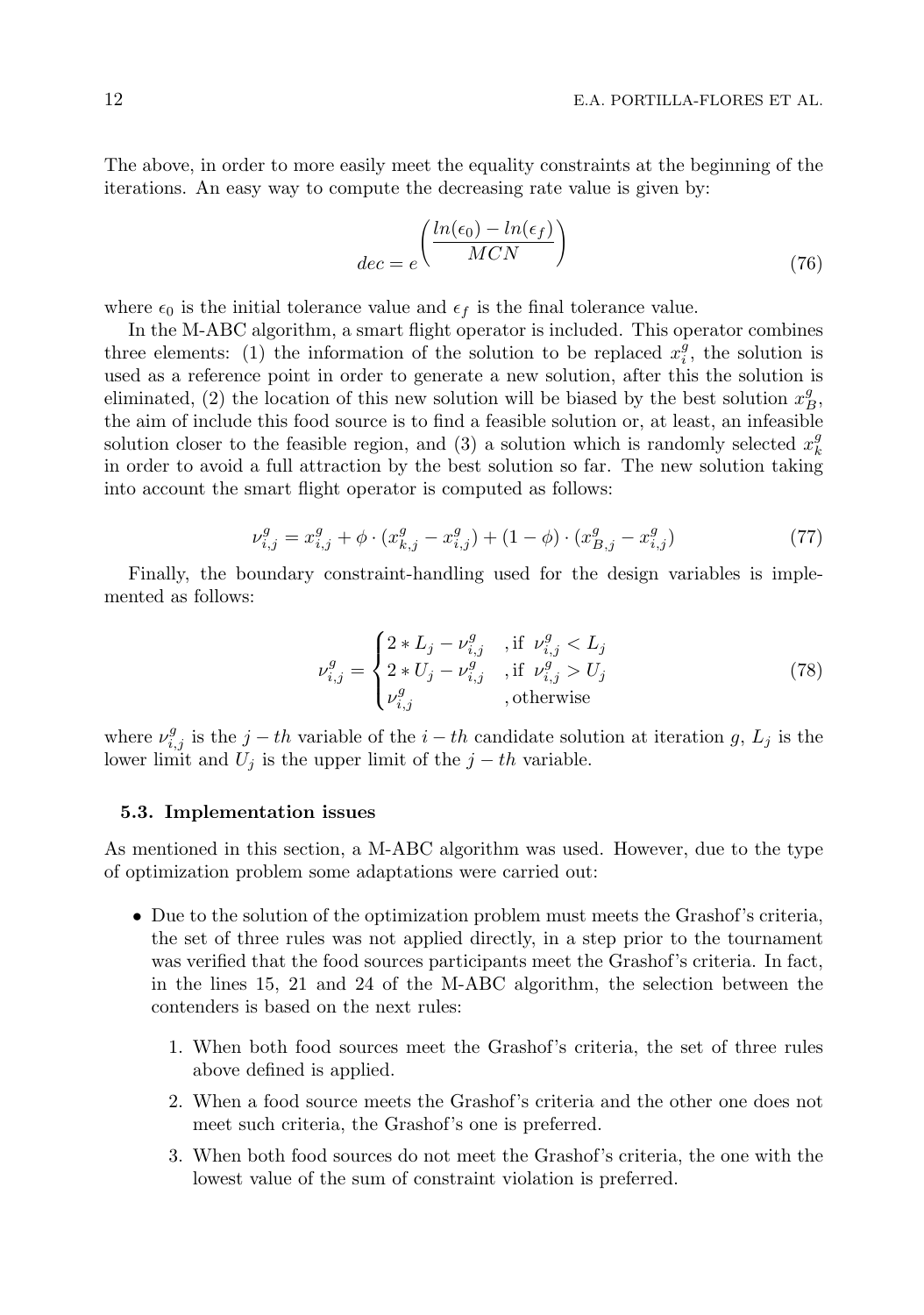**1 BEGIN 2** Initialize the set of food sources  $x_i^0$ ,  $i = 1, ..., SN$ **3** Evaluate each  $x_i^0$ ,  $i = 1, \ldots, SN$ **4**  $q = 1$ **5 IF** There are equality constraints **6** Initialize  $\epsilon(q)$ **7 END IF 8 REPEAT 9 IF** There are equality constraints **10** Evaluate each  $x_i^0$ ,  $i = 1, ..., SN$  with  $\epsilon(g)$ **11 END IF 12 FOR** *i* = 1 **TO** *SN* **13** Generate  $\nu_i^g$  with  $x_i^{g-1}$  by using Eq. 74 **14** Evaluate  $\nu_i^g$ **15 IF**  $\nu_i^g$  is better than  $x_i^{g-1}$  (based on feasibility criteria in Section 5.2) **16** *x*  $\frac{g}{i} = \nu_i^g$ **17 ELSE 18** *x*  $\frac{g}{i} = x_i^{g-1}$ **19 END FOR 20 FOR** *i* = 1 **TO** *SN* **21** Select food source  $x_i^g$  based on binary tournament selection (Section 5.2) **22** Generate  $\nu_i^g$  with  $x_i^g$  by using Eq. 74 **23** Evaluate  $\nu_i^{\hat{g}}$ **24 IF**  $\nu_i^g$  is better than  $x_i^g$  (based on feasibility criteria in Section 5.2) **25** *x*  $\frac{g}{i} = \nu_i^g$ **26 END IF 27 END FOR 28** Apply the smart flight by the scout bees (Eq. 77) for those solutions whose limit to be improved has been reached **29** Keep the best solution so far **30**  $g = g + 1$ **31 IF** There are equality constraints **32** Update  $\epsilon(q)$  by using Eq. FF **33 END IF 34 UNTIL**  $q = MCN$ **35 END**

**Fig. 4.** Modified Artificial Bee Colony Algortihm (M-ABC).

- In order to apply the smart flight operator (line 28 of the M-ABC algorithm), the best source is needed, therefore, the search of such source is carried out as follows:
	- 1. In the current distribution of food sources, a search by a food source that meets the Grashof's law is carried out. Once that a food source is found, the search continues for this type of food sources in order to compare and select (based on the three rules above mentioned) the best of the whole distribution.
	- 2. In case that in the current distribution of food sources there are not Grashof's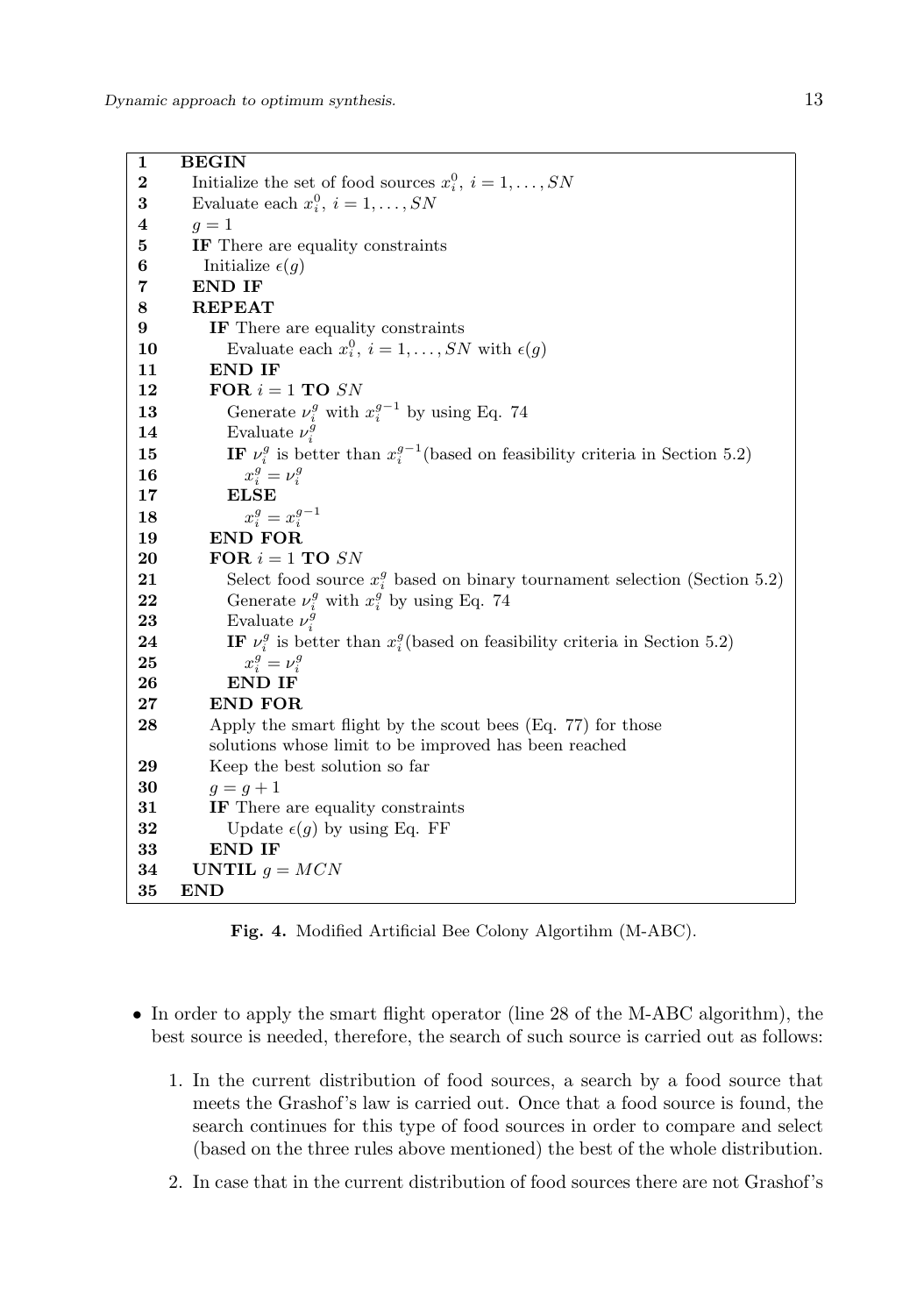food sources, a search for the food source with the lowest value of the sum of constraint violation is carried out.

• Due to the inequality constraint  $g_4$  of the optimization problem is a dynamic constraint, it is evaluated only when the food source meets the Grashof's criteria.

It is important to remark that the modifications to the M-ABC algorithm are due to the type of optimization problem that is solved in the present work. However, the original approach in order to solve an optimization problem was preserved.

## 6. RESULTS AND DISCUSSION

In the present work, a set of 10 independent runs was carried out. A fixed set of values for the M-ABC parameters was used in all runs as follows: number of solutions  $SN = 20$ , maximum cycle number  $MCN = 10000$ ,  $Limit = MCN/(2 * SN) = 250$  and the modification rate  $MR = 0.8$ . On the other hand, in order to evaluate the equality constraint, the initial and final desired values of  $\epsilon_0$  and  $\epsilon_f$  were 1.0 and 0.01, respectively. The M-ABC algorithm was coded in Matlab<sup>(B)</sup> R2008a and was run in a Laptop computer with 6 GB RAM, Intel<sup>(B)</sup> Core i5 processor at 2.5 GHz, and Microsoft Windows<sup>(B)</sup> 7 OS.

The results of computational experiments are shown in Table 1. Also, the statistical results by the independent runs can be observed in Table 2. Finally, the time required per run is shown in Table 3.

| Run | Vector of design variables                                   | Objective function |
|-----|--------------------------------------------------------------|--------------------|
|     | 0.434183161 0.111987151 0.434193070 0.200010277 -0.198555316 | 1.474881068        |
| 2   | 0.436286674 0.112199817 0.436288484 0.200024842 -0.197834785 | 1.480289545        |
| 3   | 0.462774558 0.113985089 0.462909518 0.200010509 -0.183396807 | 1.527252312        |
| 4   | 0.499960734 0.116714229 0.499963500 0.200009037 -0.169495104 | 1.602442026        |
| -5  | 0.499314875 0.116673002 0.499315293 0.200004459 -0.169621422 | 1.601355458        |
| 6   | 0.496355846 0.116497626 0.496356328 0.200014750 -0.170800563 | 1.596298246        |
|     | 0.499756750 0.116698292 0.499759307 0.200000141 -0.169562651 | 1.602141700        |
| 8   | 0.499882643 0.116710523 0.499883948 0.200010631 -0.169479315 | 1.602308234        |
| 9   | 0.496954796 0.116528730 0.496956381 0.200001937 -0.170573303 | 1.597376571        |
| 10  | 0.496757589 0.116506497 0.496765845 0.200040121 -0.170134742 | 1.596069930        |

**Tab. 1.** Details of the solutions obtained by the M-ABC algorithm.

| Best         | 1.602442026 |
|--------------|-------------|
| Mean         | 1.568041509 |
| <b>Worst</b> | 1.474881068 |
| Std. Dev.    | 0.050117723 |

**Tab. 2.** Statistical results for the independent runs by the M-ABC algorithm.

From Table 1 and Table 2 it can be observed that the behaviour of the M-ABC algorithm is stable computationally speaking. The above because the best and worst solutions shown a similar performance as it is indicated in the standard deviation. On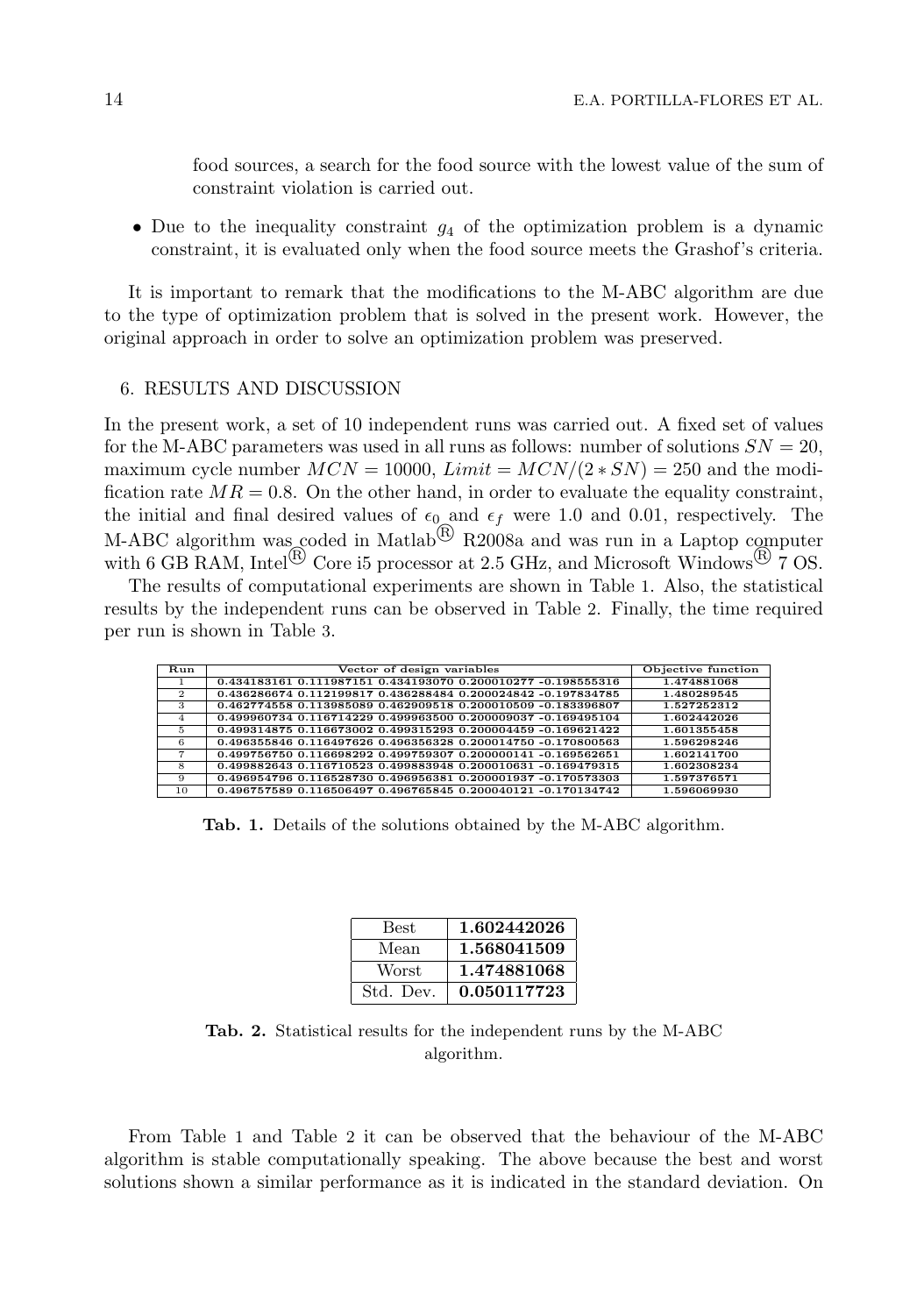| Run            | Time required/Hrs |
|----------------|-------------------|
| 1              | 1.10              |
| $\overline{2}$ | 1.13              |
| 3              | 1.06              |
| 4              | 0.94              |
| 5              | 0.94              |
| 6              | 0.83              |
| 7              | 0.82              |
| 8              | 0.86              |
| 9              | 0.96              |
| 10             | 0.81              |
| Average        | 0.94              |

**Tab. 3.** Time required at each independent run by the M-ABC algorithm.

the other hand, the computational time is not expensive in order to obtain a solution of the optimization problem, based on the results from Table 3.

## **6.1. Mechanical analysis of solutions**

It is worth recalling that the goal of the optimization problem is to obtain a set of values for the FBM-SDF mechanism. Therefore, the best and worst solutions obtained by the M-ABC algorithm were subject to simulation in order to obtain more information about the mechanical performance of the resulting mechanism. The simulation results for the displacement angle  $(\theta_4)$  of the rocker and the transmission angle  $(\mu)$  for the best and worst solutions based on the solutions in Table 1, are shown in Fig. 5.

As it mentioned in section 3, the optimal set of values by the FBM mechanism, should allow a symmetric displacement of the rocker around the vertical axis  $(\frac{\pi}{2} rad)$ is the reference value), also in order to obtain a high quality of the whole mechanism, the transmission angle should be greater than  $\frac{\pi}{4}$  *rad* and closer to  $\frac{\pi}{2}$  *rad*. As it can be observed in Fig. 5, both solutions are inside the requirements established on the optimal strategy.

## 7. CONCLUSIONS

In the present work a dynamic approach in order to obtain the optimum synthesis of a FBM mechanism using a swarm intelligence algorithm was presented. In order to do this, the mechanical synthesis is established as a dynamic optimization problem, where the dynamic model of the system is taking into account as well as a set of constraints and an objective function. It is important to remark that one of the constraints is a dynamic constraint.

A swarm intelligence algorithm called Modified-Artificial Bee Colony was implemented in order to obtain the solution of the optimization problem. A set of independent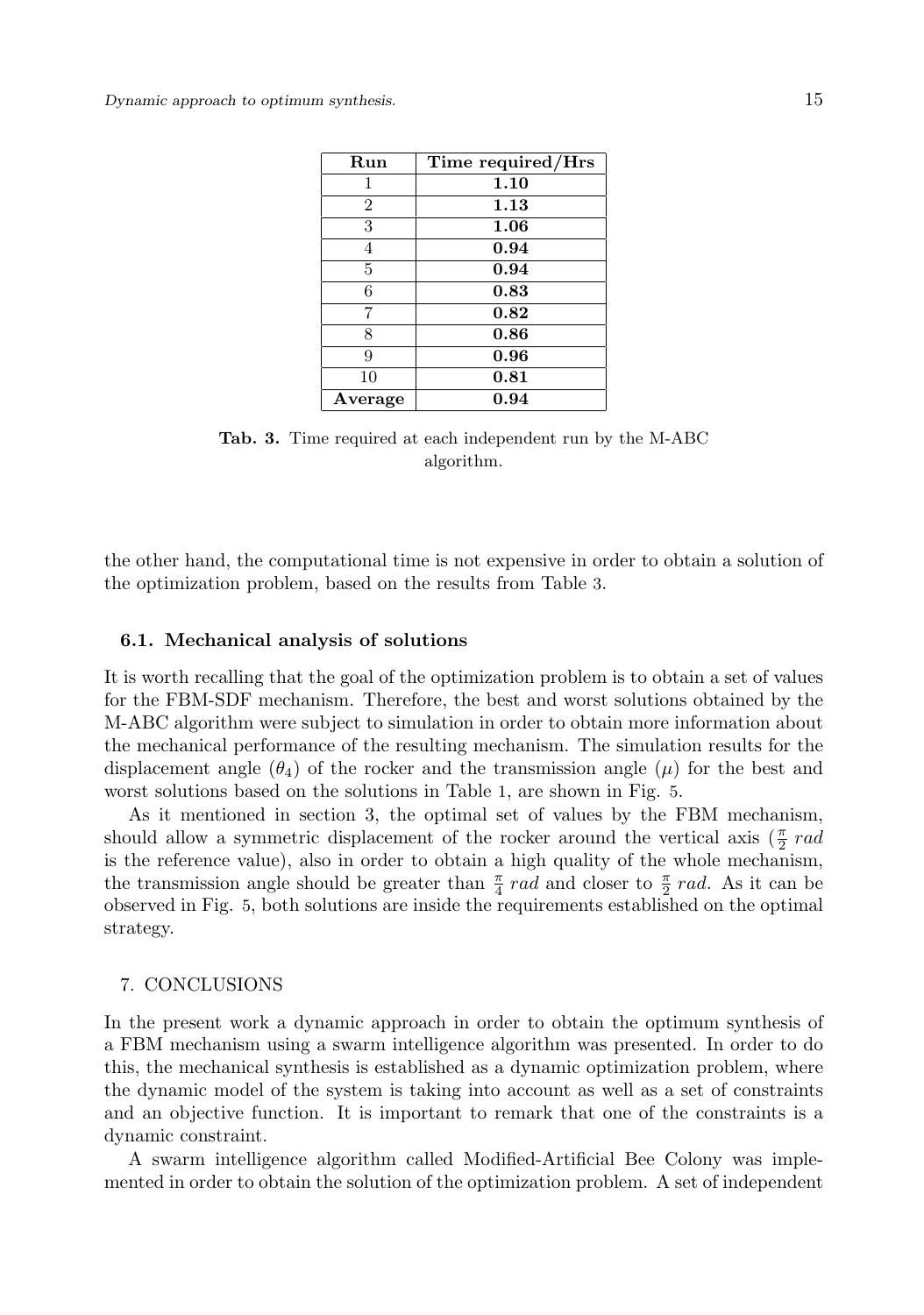

**Fig. 5.** Simulation results of the angular displacement of the rocker *θ*<sup>4</sup> and transmission angle *µ*. Best solution *a*) and worst solution *b*) of Table 1.

runs were carried out in order to test the performance and behaviour of the algorithm and the solutions, respectively.

The results presented in this work, can be used to show that the dynamic approach proposed is suitable for this type of planar mechanism. Also, the computational implementation of the M-ABC algorithm allows its applications without great changes or adaptations in order to solve real-world problems.

Future work will include design the mechanism in the mechatronic framework, where a concurrent design methodology is implemented. That concurrent design methodology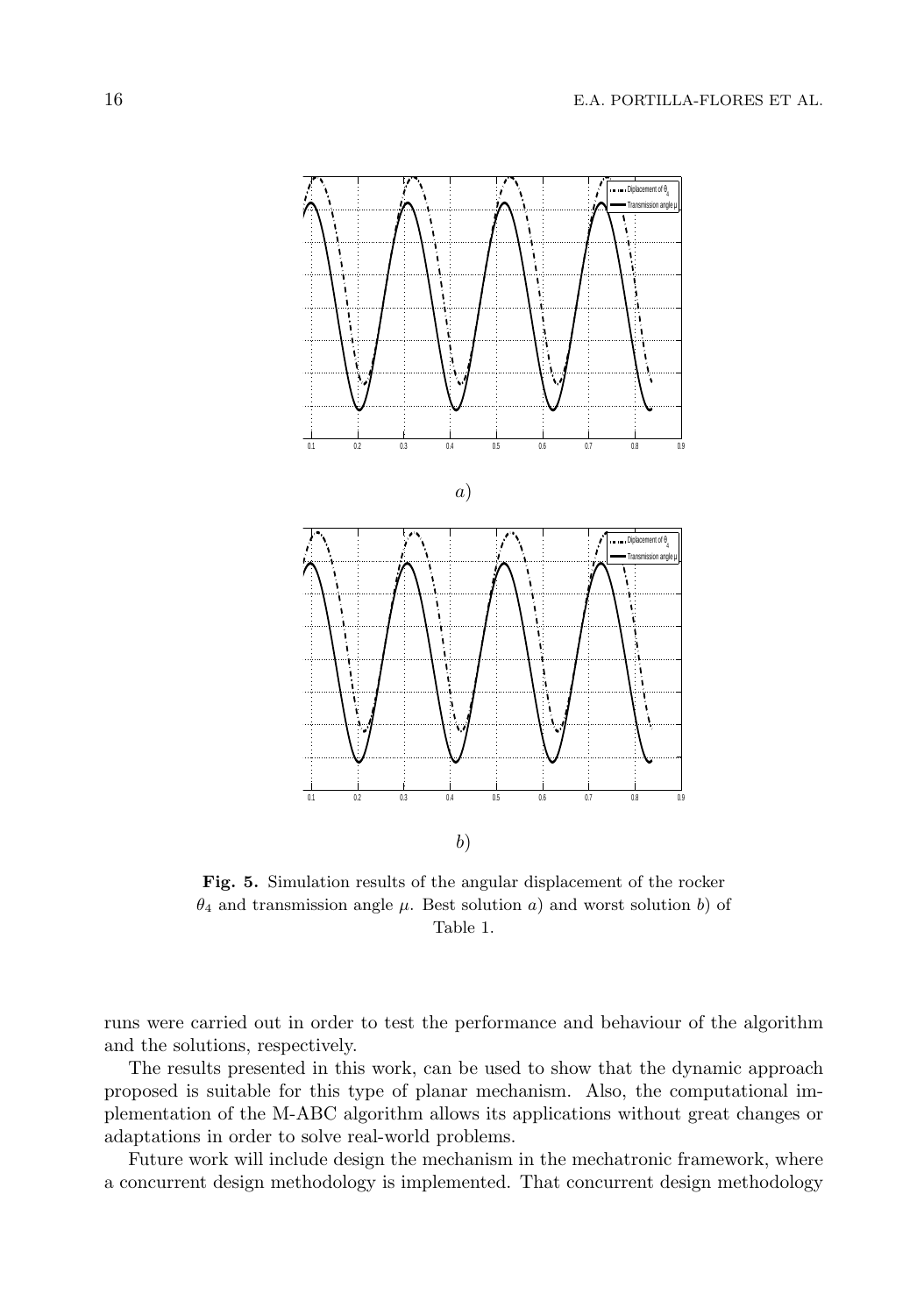deals with the optimal design at the same time of the mechanical structure and the controller.

## ACKNOWLEDGEMENT

All the authors acknowledge support from Instituto Politécnico Nacional - México (IPN-MEX) through project SIP-20131350 and SIP-20131053 and from Consejo Nacional de Ciencia y Tecnologa (CONACyT) under Grant 182298, as well as, from COFAA and EDI programmes. The second author acknowledges support from CONACYT through a scholarship to pursue graduate studies at CIDETEC-IPN.

(Received ????)

## R E F E R E N C E S

- [1] Chiasson J.: Modeling and High Performance Control of Electric Machines Wiley-IEE Press, 2005
- [2] Deb K.: An efficient constraint handling method for genetic algorithms. Computer Methods in Applied Mechanics and Engineering, 186, (2/4) (2000), 311–338.
- [3] Karaboga D., Basturk B.: A powerful and efficient algorithm for numerical function optimization: artificial bee colony (abc) algorithm. Journal of Global Optimization, 39, 3 (2007), 459–471.
- [4] Efrén Mezura-Montes and Omar Cetina-Domínguez: Empirical analysis of a modified Artificial Bee Colony for constrained numerical optimization. Applied Mathematics and Computation, 218 (2012), 10943–10973.
- [5] Efrén Mezura-Montes, Edgar A. Portilla-Flores and Betania Hernández Ocaña: Optimum synthesis of a four-bar mechanism using the modified bacterial foraging algorithm. International Journal of Systems Science (2013), DOI:10.1080/00207721.2012.745023
- [6] Norton R.: Diseño de Maquinaria, una introducción a la síntesis y al análisis de mecanismos y máquinas (Spanish) McGraw Hill, México, 1997
- [7] Shigley J., and Uicker J.: Theory of Machines and Mechanisms. McGraw Hill, México, 1995.
- [8] Robert L. Norton: Design of Machinery: An Introduction to the Synthesis and Analysis of Mechanisms and Machines. McGraw Hill, 2003.
- [9] M.A. Laribi, A. Mlike, L. Romdhane and S. Zeghloul: A combined Genetic Algorithm-Fuzzy Logic method (GAFL) in mechanism synthesis. Mechanism and Machine Theory 39 (2004) 717735.
- [10] S. Krishnamurty and D.A. Turcic: Optimal synthesis of mechanisms using nonlinear goal programming techniques. Mechanism and Machine Theory 27 (5) (1992) 599612.
- [11] S.K. Acharyya and M. Mandal: Performance of EAs for four-bar linkage synthesis. Mechanism and Machine Theory 44 (2009) 17841794.
- [12] W. Lin: A GADE hybrid evolutionary algorithm for path synthesis of four-bar linkage. Mechanism and Machine Theory 45 (2010) 10961107.
- [13] M. Khorshidi, M. Soheilypour, M. Peyro, A. Atai and M. Shariat Panahi: Optimal design of four-bar mechanisms using a hybrid multi-objective GA with adaptive local search. Mechanism and Machine Theory 46(10) (2011) 1453-1465.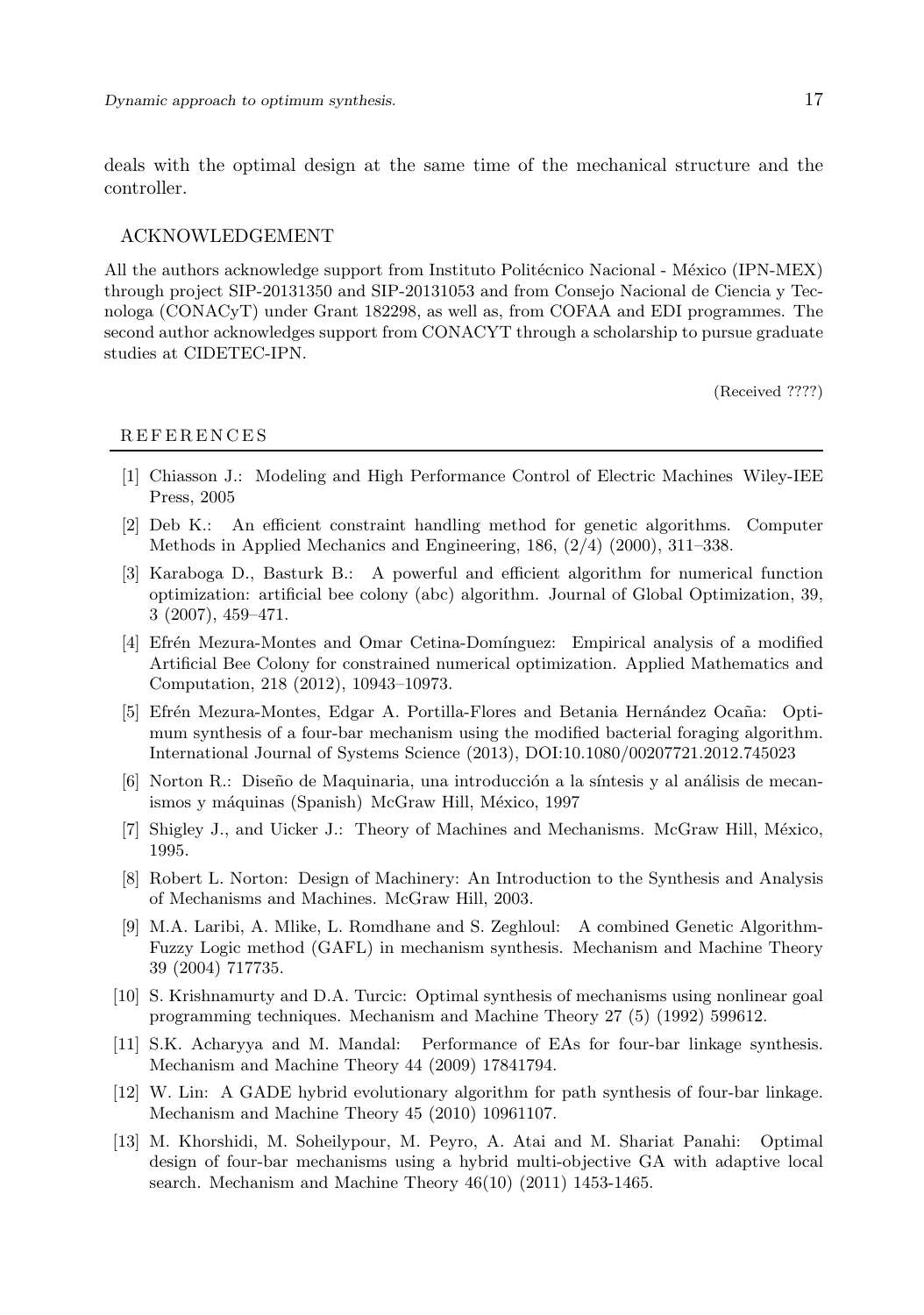- [14] D. Karaboga, B. Basturk: A Powerful And Efficient Algorithm For Numerical Function Optimization: Artificial Bee Colony (ABC) Algorithm. Journal of Global Optimization 39(3) (2007) 459-471.
- [15] Suman Samanta, Shankar Chakraborty: Parametric optimization of some non-traditional machining processes using artificial bee colony algorithm. Engineering Applications of Artificial Intelligence 24(6) (2011) 946-957.
- [16] Nurhan Karaboga, Fatma Latifoglu: Adaptive filtering noisy transcranial Doppler signal by using artificial bee colony algorithm. Engineering Applications of Artificial Intelligence 26(2) (2013) 677-684.
- [17] Fei Gao, Feng-xia Fei, Qian Xu, Yan-fang Deng, Yi-bo Qi, Ilangko Balasingham: A novel artificial bee colony algorithm with space contraction for unknown parameters identification and time-delays of chaotic systems. Applied Mathematics and Computation 219(2) (2012) 552-568.
- [18] J. Hrones and G. Nelson: Analysis of Four Bar Linkage. MIT Press and Wiley (1951).
- [19] K.M. Passino: Biomimicry of bacterial foraging for distributed optimization and control. IEEE Control Syst. Mag. (2002) 5267.
- [20] J. Kennedy, R.C. Eberhart: Particle Swarm Optimization. IEEE International Conference on Neural Networks (1995), pp. 19421948.
- [21] M. Dorigo, G.D. Caro, L.M. Gambardella: Ant algorithms for Discrete Optimization. Artif. Life 3 (1999) 137172.
- [22] J.W. Ma, G.L. Zhang, H. Xie: The optimization of Feed-Forward neural networks based on artificial fish-swarm algorithm. Comput. Appl. 24 (2004) 2123.

*Edgar A. Portilla-Flores, INSTITUTO POLITECNICO NACIONAL-CIDETEC, UNIDAD PROFESIONAL ADOLFO LOPEZ MATEOS, Av. Juan de Dios Batiz s/n Esq. Miguel Othon de Mendizabal, Col Nueva Industrial Vallejo, Deleg. Gustavo A. Madero, M´exico, D.F., C.P. 07700*

*e-mail: aportilla@ipn.mx*

Maria B. Calva-Yáñez, INSTITUTO POLITECNICO NACIONAL-CIDETEC, UNIDAD PRO-*FESIONAL ADOLFO LOPEZ MATEOS, Av. Juan de Dios Batiz s/n Esq. Miguel Othon de Mendizabal, Col Nueva Industrial Vallejo, Deleg. Gustavo A. Madero, M´exico, D.F., C.P. 07700*

*e-mail: b calva@hotmail.com*

*Miguel G. Villarreal-Cervantes, INSTITUTO POLITECNICO NACIONAL-CIDETEC, UNIDAD PROFESIONAL ADOLFO LOPEZ MATEOS, Av. Juan de Dios Batiz s/n Esq. Miguel Othon de Mendizabal, Col Nueva Industrial Vallejo, Deleg. Gustavo A. Madero, M´exico, D.F., C.P. 07700*

*e-mail: mvillarrealc@ipn.mx*

*Paola A. Ni˜no Su´arez, INSTITUTO POLITECNICO NACIONAL-SEPI-ESIME AZCAPOTZALCO, Av. Las Granjas 682, Col. Santa Catarina, M´exico, D.F., C.P. 02250 e-mail: pninos@ipn.mx*

*Gabriel Sep´ulveda-Cervantes, INSTITUTO POLITECNICO NACIONAL-CIDETEC, UNIDAD PROFESIONAL ADOLFO LOPEZ MATEOS, Av. Juan de Dios Batiz s/n Esq. Miguel Othon*